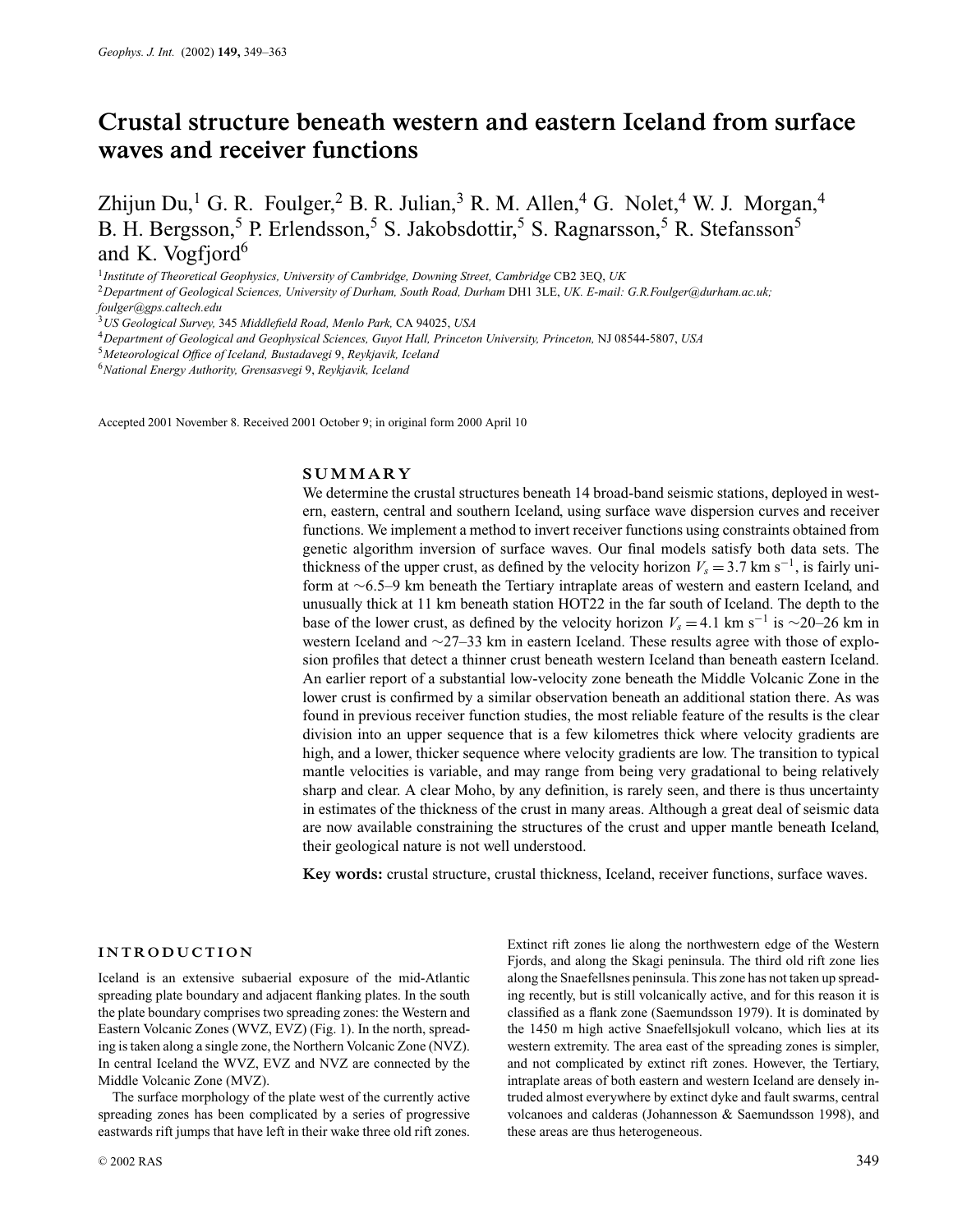

**Figure 1.** Map of Iceland outlining the neovolcanic zone and showing fissure swarms (grey), central volcanoes (dashed), glaciers (outlined) and the locations of stations of the Iceland Hotspot Project (large dots). Stations of the permanent Icelandic SIL network that had broad-band sensors are shown as small dots. Stations shown in dark grey were used in this study. The thick lines represent the SIST and FIRE explosion profiles (Bjarnason *et al.* 1993; Staples *et al.* 1997). Thin grey lines show the station-pair ray paths used to measure differential Rayleigh-wave phase velocities. WVZ = Western Volcanic Zone, MVZ = Middle Volcanic Zone, NVZ = Northern Volcanic Zone, EVZ = Eastern Volcanic Zone, SP = Snaefellsnes peninsula.

The structure of the Icelandic crust and upper mantle has been studied extensively using long explosion seismology profiles, and the results are all in broad agreement (e.g. Flovenz 1980; Angenheister *et al.* 1980; Flovenz & Gunnarsson 1991; Bjarnason *et al.* 1993; Staples *et al.* 1997; Darbyshire *et al.* 1998; Menke *et al.* 1998). The upper ∼5–10 km are characterized by steep gradients of up to  $\sim$ 0.8 s<sup>-1</sup> in  $V_p$ , below which lies a  $\sim$ 15–30 km thick section of material with much lower velocity gradients of  $\sim$ 0–0.02 s<sup>-1</sup>. Reflective horizons at depths of ∼20–40 km have been observed in a few places, and have been interpreted as a Moho beneath Iceland, but refracted head waves are almost entirely unobserved from such horizons.

Explosion seismology profiles have only explored a few laterally restricted zones in Iceland, and furthermore, only small areas beneath the centres of the profiles are probed deeply. In order to extrapolate the results to unsampled areas, or areas sampled poorly by explosion seismology, the results have been combined with Icelandwide gravity data (Darbyshire *et al.* 2000). This is an expedient approach where independent seismic structures are not available for all areas. However, a more powerful approach is to acquire independent seismic data everywhere. A combination of such results with gravity data may then be used to constrain other geological parameters.

Du & Foulger (1999, 2001) obtained crustal structures beneath 17 broad-band seismometer stations deployed in northwest and central Iceland during 1996–1998 by the Iceland Hotspot Project. They combined surface waves, receiver functions and waveform modelling to obtain structures with both well-constrained absolute velocities and small-scale details. Considerable variation in structural style was observed. Two end-member types were identified, and termed structures of the first and second types (Du & Foulger 1999).

Structures of the first type are characterized by a clear tripartite division into an upper section with high velocity gradients and a lower section with low velocity gradients, underlain by a clear velocity discontinuity or transition zone a few kilometres thick with high velocity gradients. Structures of the second type lacked this clear tripartite division, and to first order the velocity gradient decreased smoothly with depth. Most structures fell between these two extremes and showed some characteristics of both. In addition to this variation in basic structural style, considerable 3-D heterogeneity was demonstrated by the variation in results observed at individual stations for earthquakes arriving from different directions.

In this paper we present the results for an additional 14 stations of the Iceland Hotspot Project broad-band network in western, eastern, central and southern Iceland, thus completing a homogeneous set of structural results extending over most of Iceland. We follow the convention used earlier by Du & Foulger (1999, 2001), and assume the base of the upper crust to be the shallowest level at which  $V_s$ reaches 3.7 km s<sup>−</sup>1, and the base of the lower crust to be the level below which  $V_s$  does not fall below 4.1 km s<sup>-1</sup>. These values correspond to values of  $V_p$  of 6.5 and 7.2 km s<sup>-1</sup>, assuming a  $V_p/V_s$ ratio of 1.76 (Menke *et al.* 1996), which are the average velocities found for the bases of the upper and lower crusts from explosion seismology profiles throughout Iceland.

Since the Icelandic crust is 3-D, a simple joint inversion of surface wave dispersion data and receiver functions is not, in general, successful. Du & Foulger (1999) addressed the problem of backazimuthal structural variation in the Western Fjords area with a joint inversion scheme using surface waves approaching from the same direction as the earthquakes used for receiver functions. In the case of central Iceland, Du & Foulger (2001) found significant structural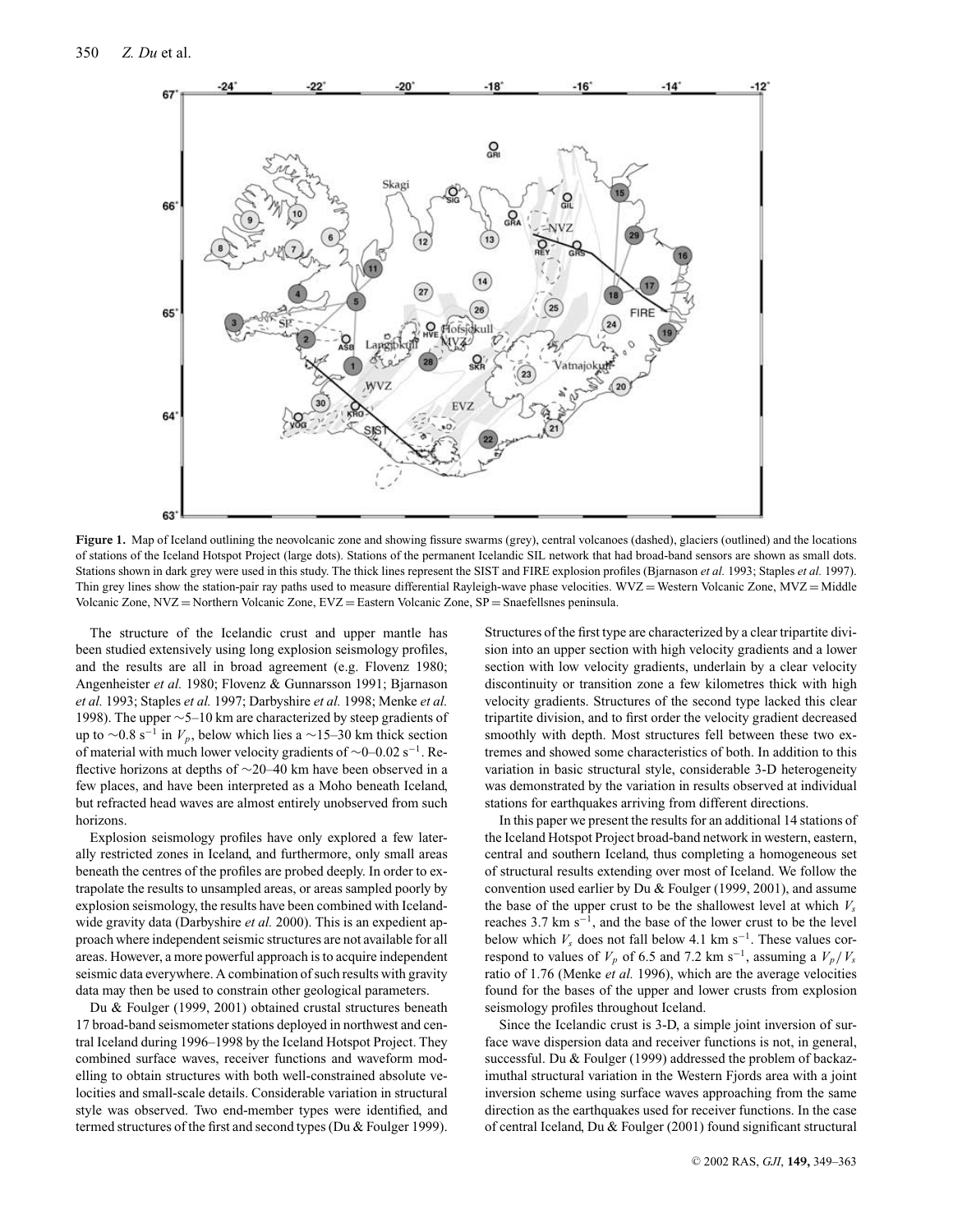differences between the seismic station localities and their immediate neighbourhood. To deal with this problem they developed a joint estimation scheme involving combining modelling of surface wave dispersion curves, local earthquake waveforms, and receiver functions, and selected as their final results the mean models that satisfied all three data sets.

In this paper we study the structure beneath western and eastern Iceland, and two additional stations in central and southern Iceland. We develop a method to invert receiver functions using constraints obtained from independent inversion of surface wave dispersion curves using a genetic algorithm (GA). The new method keeps the long-wavelength features of the velocity model, i.e. the average velocities resolved by the surface waves, while using receiver functions to constrain the short-wavelength details. We also include in the new inversion scheme a data covariance matrix containing the measurement error of the receiver functions to prevent the inversion over- or underfitting the data, which may result in the inclusion of insignificant structural details in the final models.

We find that the depths to the bases of the upper and lower crusts for western Iceland are ∼6.5–7 and ∼20–26 km, and for eastern Iceland ∼7–9 and ∼27–33 km. These results are in broad agreement with those of explosion profiles, which find the thickness of the crust to be greater in eastern Iceland than in western Iceland (Bjarnason *et al.* 1993; Staples *et al.* 1997).

As is the case for northwest and central Iceland, the only clear, common feature of the results is the division into an upper section a few kilometres thick with high velocity gradients, and a thicker, lower section with low velocity gradients. The nature of the transition to typical mantle velocities at greater depth ranges from being relatively abrupt to being gradational. In these latter cases, there are thus inevitably large uncertainties in estimates of the depth to the base of the lower crust if the underlying mantle is assumed to have normal seismic velocities.

## **DATA**

## **Stations and earthquakes**

We used data recorded on a network of broad-band seismic stations deployed in Iceland 1996–1998 by the Iceland Hotspot Project (Fig. 1). The network is described in detail by Du & Foulger (1999, 2001) and Foulger *et al.* (2001). The sensors deployed were threecomponent Guralp CMG-3ESP, 3 or 40 T seismometers, which have a flat velocity response in the frequency range 0.02 to 30–100 Hz. At the stations used in this study, data were recorded on Refraction Technology 72a-02 24 bit data loggers that recorded at 20 samples s<sup>-1</sup>. Absolute timing was provided by the GPS.

We analysed seismograms from regional and teleseismic earthquakes recorded at 14 stations (Fig. 1). The 36 teleseismic events that we used for receiver functions were grouped into three backazimuths: north (backazimuths  $\alpha = 357^{\circ} - 31^{\circ}$ , epicentral distances  $\Delta = 60^{\circ} - 89^{\circ}$ ), east ( $\alpha = 70^{\circ} - 125^{\circ}$ ,  $\Delta = 36^{\circ} - 73^{\circ}$ ) and southwest  $(\alpha = 221°-280°, \Delta = 60°-89°)$ . Oceanic microseismic noise is strong in Iceland, and in order to suppress this we stacked receiver functions from similar backazimuths in limited epicentral ranges.

#### **Receiver functions**

We used the source-equalization method of frequency-domain receiver function analysis (Langston 1979), and followed a similar procedure to Du & Foulger (1999, 2001). We applied a Gaussian low-pass filter with a corner frequency of 1.2 Hz to remove highfrequency noise, and deconvolution was done using a spectral trough

filler, *c*, of 0.01–0.001. We formed receiver-function stacks for each station using three to seven high-quality waveforms with relatively high signal-to-noise ratios. The  $\pm 1$  standard deviation ( $\sigma$ ) bounds of each stack were used to monitor its quality. The events chosen for inclusion were those that yielded narrow  $\sigma$  bounds. In some cases events were drawn from relatively wide azimuthal ranges (up to 55 $\degree$ ) where they yielded small  $\sigma$  bounds, whereas more tightly clustered events were rejected if they increased the width of the  $\sigma$ bounds. This approach ensured that only very similar events were selected for stacking. Since receiver functions corresponding to events from different distances have large amplitude differences we scale the receiver functions to unit amplitude prior to stacking (Ammon 1991). Fig. 2 shows examples of data stacking from the three backazimuths at station HOT01. The  $\pm 1\sigma$  bounds show how well particular phases of the waveform are determined. The degree to which stacking succeeded in suppressing noise is shown by the amplitudes of the stacked traces prior to the *P* arrival in the radial receiver functions (left-hand panels of Fig. 2), and the amplitudes of the stacked tangential receiver functions (right-hand panels of Fig. 2).

In Fig. 3, the stacked radial receiver functions for all 14 stations and all three backazimuths are shown. Clear waveform pattern changes may be seen from station to station and from backazimuth to backazimuth. Although the  $P<sub>s</sub>$  arrival times are different for stations HOT17–HOT19, similarities may be seen in the waveforms, particularly in the first ∼8 s, for earthquakes from the same backazimuth. Stations HOT15, HOT16 and HOT29 also display similar features, but to a lesser extent. Stations in the western, central and southern regions show diverse waveforms, but the east and southwest backazimuthal waveforms of stations HOT01 and HOT02 are very similar to each other. No coherent multiples can been seen in any of the stacked waveforms.

#### **Surface waves**

We analysed the data using the FTAN (frequency–time domain analysis) package, of which a detailed description is given by Levshin *et al.* (1992) and papers referred to therein. The method has the ability to remove interfering, scattered body waves and higher-mode surface waves when extracting the fundamental-mode wave. We measured surface wave phase-velocity dispersion curves for interstation pairs as described by Du & Foulger (1999, 2001). As shown in Fig. 4 (dotted lines), surface waves from the teleseisms are in the period band 17–50 s (paths HOT01–HOT05, HOT03–HOT05, HOT18–HOT15 and HOT18–HOT17), and surface waves from the regional events are in the period band 6–37 s (paths HOT02–HOT05, HOT05–HOT11, HOT18–HOT29 and HOT16–HOT19). The accuracy of dispersion curve measurement could be affected by the short path-length between station pairs (∼50–80 km), but timing errors are negligible in our digital data. Phase velocities were measured from filtered waveforms that showed simple dispersion, as described in detail in Du & Foulger (1999) (see Fig. 8 of that paper). We estimate the associated measurement errors to be  $\sim \pm 0.1$  km s<sup>-1</sup> for regional events, which is about the same as found by Du & Foulger (1999) (see Fig. 9 of that paper). This is close to the scatter in the measured phase velocities between station pairs.

In the western region, we measured four interstation dispersion curves around station HOT05 (dotted lines, Fig. 4). In the eastern region, we measured three paths around station HOT18 and one between stations HOT16 and HOT19 (dotted lines, Fig. 4). The data differences among these dispersion curves show backazimuthal structural variation in the regions around stations HOT05 and HOT18. In the western region, the path HOT02–HOT05 has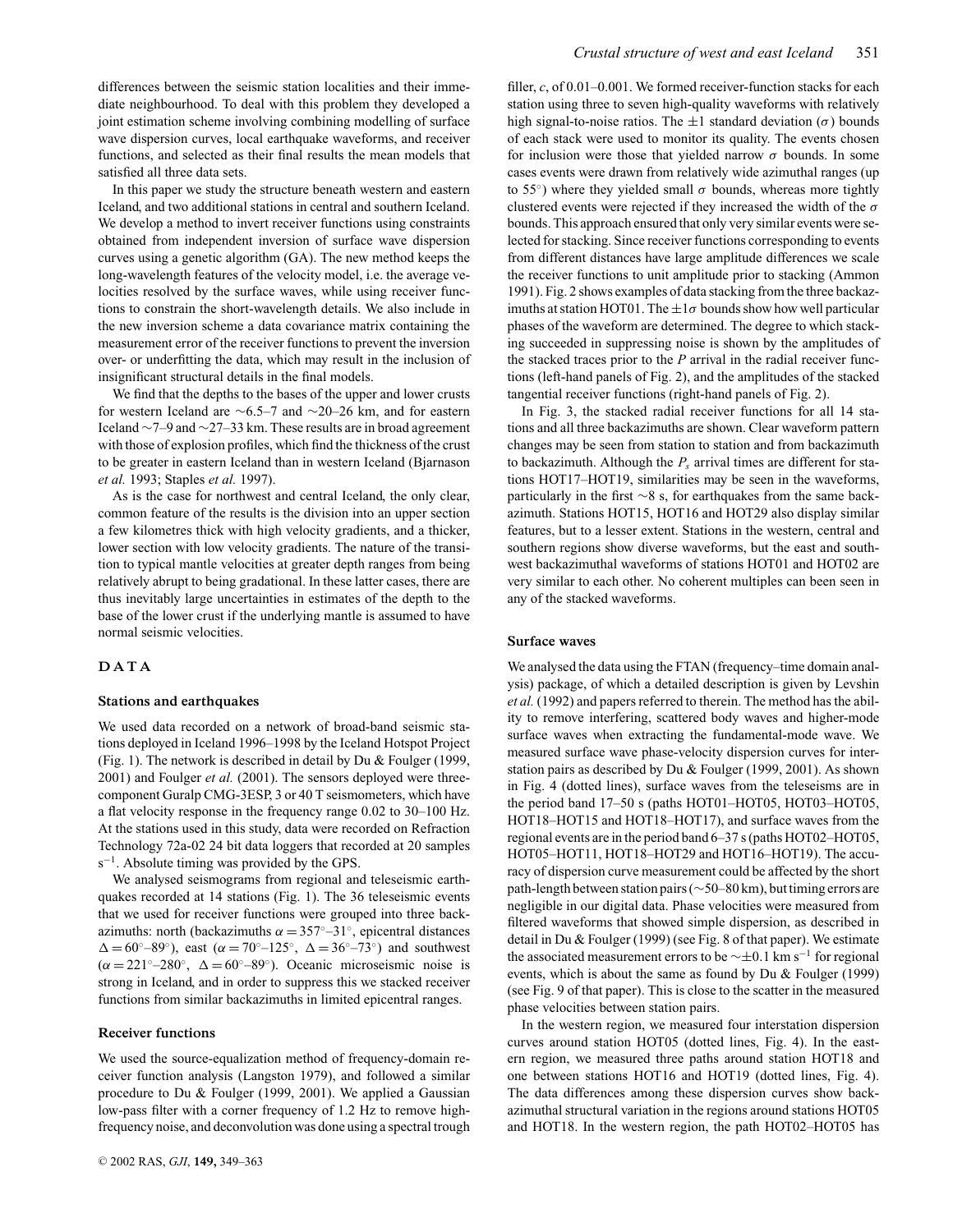

Figure 2. Examples of the stacking of receiver functions for station HOT01 from the east (top panels), southwest (middle panels) and north (bottom panels) backazimuths. Radial receiver functions are shown in the left-hand column and tangential receiver functions in the right-hand column. The top trace of each panel shows the stacked receiver function (thick line) and the one-standard-deviation bounds (dotted lines). Numbers on the right-hand side give the epicentral distances in degrees.

the lowest phase velocities. The path HOT16–HOT19 lies along the coast, and low phase velocities were found over the short-period band. These dispersion measurements do not coincide exactly with any of the three backazimuths used for the receiver functions. Nevertheless, the Rayleigh-wave phase-velocity dispersion curves reflect the broad average structures of these regions.

# **METHOD**

The receiver-function method utilizes the waveforms of  $P_s$  conversions from velocity discontinuities to model variations in  $V_s$  beneath a seismic station (e.g. Ammon *et al.* 1990). The method is sensitive to velocity discontinuities, but it can only detect the velocity–depth product, and not absolute velocity. Independent constraints on absolute velocity from other sources are thus required. Surface waves are a convenient source of such information since both they and the receiver functions may be obtained from the same seismic station, dispensing with the need for an independent experiment. However, to obtain meaningful structures by combining receiver-function and surface wave data, the structural volume sampled by both data sets must be similar (Du & Foulger 1999), otherwise there is a risk of merging information from different structures. Where there is no large structural variation between a seismic station locality and its immediate neighbourhood, a good local structural model may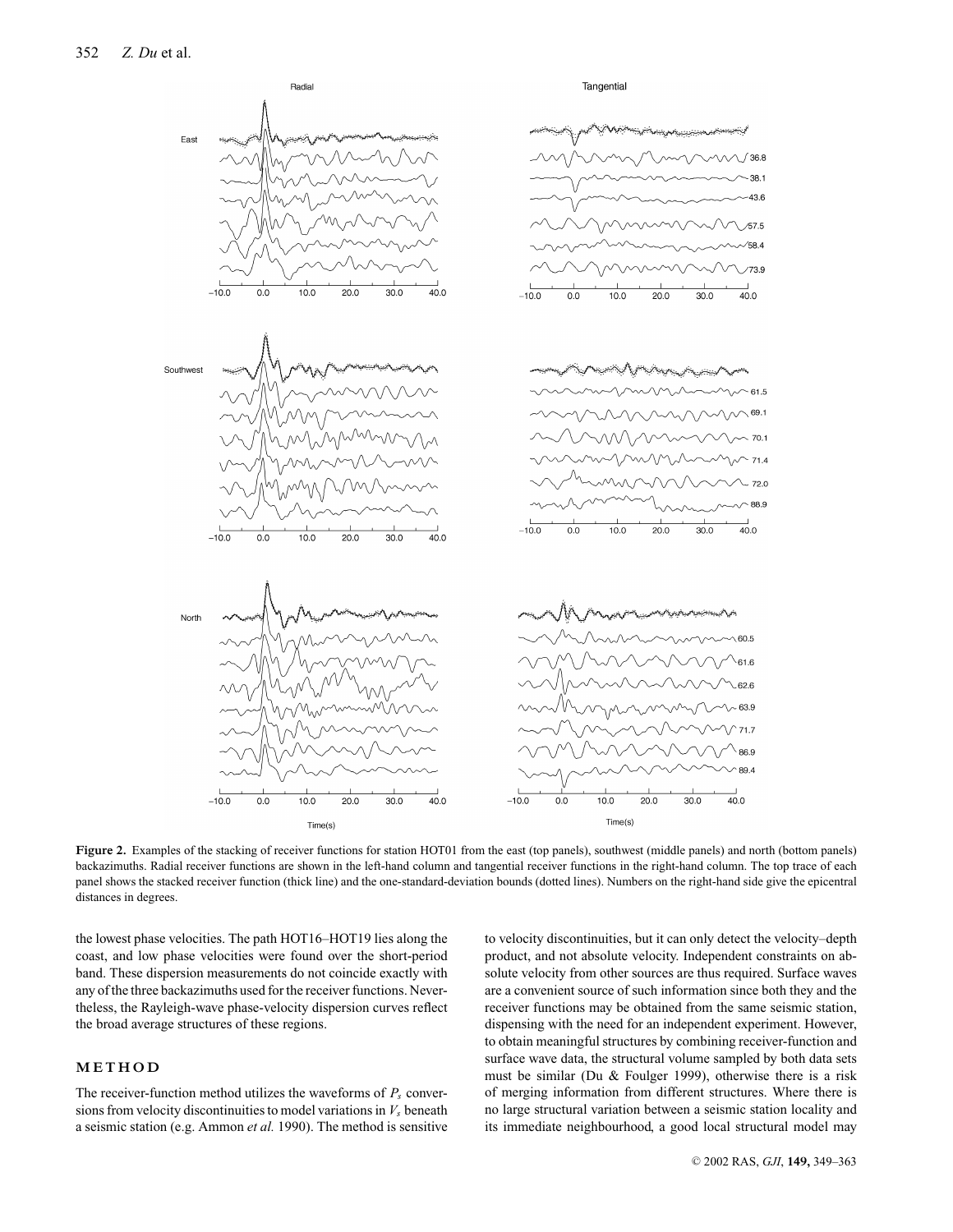

**Figure 3.** Top: stacked radial receiver functions for stations HOT01–HOT05, HOT11, HOT28 and HOT22 for the backazimuths (a) east, (b) southwest and (c) north. The one-standard-deviation bounds are shown as dotted lines. Numbers in parentheses give the number of seismograms stacked. Bottom: same as top, but for stations HOT15–HOT19 and HOT29.

be found by inversion of the dispersion velocities between station pairs.

$$
d_i = (b_i - a_i)/N_i \tag{1}
$$

#### **Surface wave inversion using a genetic algorithm**

We first use a genetic algorithm to invert the phase-velocity dispersion curves prior to inverting the receiver functions for 1-D shear-wave velocity structures. The GA is a non-linear, guided, global-search method, which efficiently searches a large model space, finding solutions that are nearly globally optimum. In this it is superior to many other techniques, e.g. damped least squares or conjugate gradient methods, which often find solutions that are only locally optimum (Sambridge & Drijkoningen 1992; Lomax & Snieder 1995). We briefly describe the basic methodology, illustrated through an example. A comprehensive review of the method is given by Goldberg (1989) and Davis (1990).

In our use of the GA, we define the depths of layer boundaries and the shear-wave velocities in the layers as our model parameters. We refer to the *i*th model parameter, of whichever type, as  $x_i$ , and constrain its value to lie between bounds  $a_i$  and  $b_i$  (Fig. 5a), so that  $a_i \leq x_i \leq b_i$ . By choosing appropriate bounds, it is easy to ensure that the layer boundaries remain in the correct order and layers do not overlap. We also require that  $x_i$  can take on only a finite number  $N_i$  of evenly spaced possible values, where  $N_i$  is a power of 2. The discretization interval for the *i*th parameter is thus

and each possible value for 
$$
x_i
$$
 may be encoded by an integer  $j$ :

$$
x_i = a_i + jd_i \quad (j = 0, 1, 2, \dots, N_i).
$$
 (2)

We represent each such integer as a binary string, and concatenate the integers for all  $x_i$  to form a 'chromosome'. If *n* is the total number of bits in a chromosome, the number of possible models is 2*<sup>n</sup>* .

The GA starts with a random initial population of chromosomes, i.e. a set of different binary strings. The rms data-misfit value is computed by solving the forward problem for the model corresponding to each chromosome in the population. The population then 'reproduces' for a number of 'generations', with the poorly adapted individuals (those with rms residuals above the 95th percentile of the distribution for the first generation) being removed from the population at each generation. To create a new generation, we group the population randomly into pairs of 'parents' and pass their chromosomes to two 'offspring' for each pair, after possibly subjecting them to two kinds of changes in the process. First, 'crossing over' may occur, with a certain probability  $P_c$  that the chromosomes of the parents may be cut at a random position with one end of the resulting segments being exchanged. Second, 'mutations' may occur; each bit in the chromosomes may have its parity reversed with probability *P*m. We assign both probabilities with an exponential decay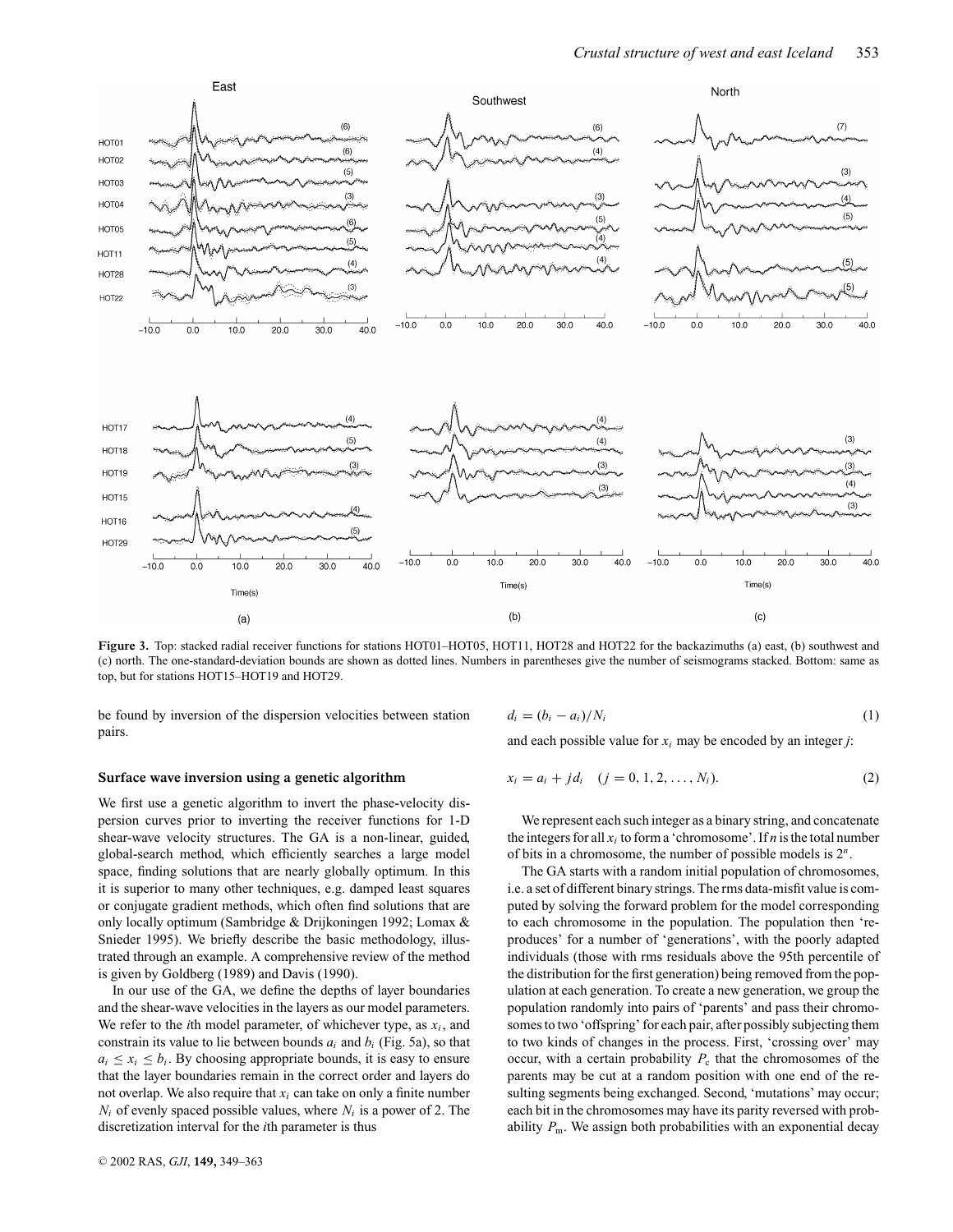## Rayleigh wave dispersion curves



**Figure 4.** Interstation Rayleigh-wave phase-velocity dispersion curves for: (a) path HOT01–HOT05, measured using event E97.339.11.54.96 ( $M_s = 7.7$ ,  $\alpha = 161.90°$ ,  $\delta = 59.2°$ ) from the east coast of Kamchatka; (b) path HOT03–HOT05, measured using event E97.130.08.33.65 ( $M_s = 7.3$ ,  $\alpha = 59.73°$ ,  $\delta = 53.4°$ ); (c) path HOT02–HOT05; (d) path HOT05–HOT11, measured using event E98.056.19.53.94 ( $M_s = 5.5$ ,  $\alpha = -35.22°$ ,  $\delta = 14.0°$ ); (e) path HOT18–HOT15, measured using event E97.339.11.54.96 ( $M_s = 7.7$ ,  $\alpha = 161.90°$ ,  $\delta = 59.2°$ ); (f) path HOT18–HOT29, measured using event E98.056.19.53.94 ( $M_s = 5.5$ ,  $\alpha = -35.22^{\circ}, \delta = 14.0^{\circ}$ ); (g) path HOT18–HOT17, measured using event E97.130.08.33.65 ( $M_s = 7.3$ ,  $\alpha = 59.73^{\circ}, \delta = 53.4^{\circ}$ ) and (h) path HOT16–HOT19, measured using event E98.080.16.79.89 ( $M_s = 6.1$ ,  $\alpha = 1.86^\circ$ ,  $\delta = 16.0^\circ$ ). The heavy dots show the observations and bundles of lines show the curves predicted by the GA inversion results.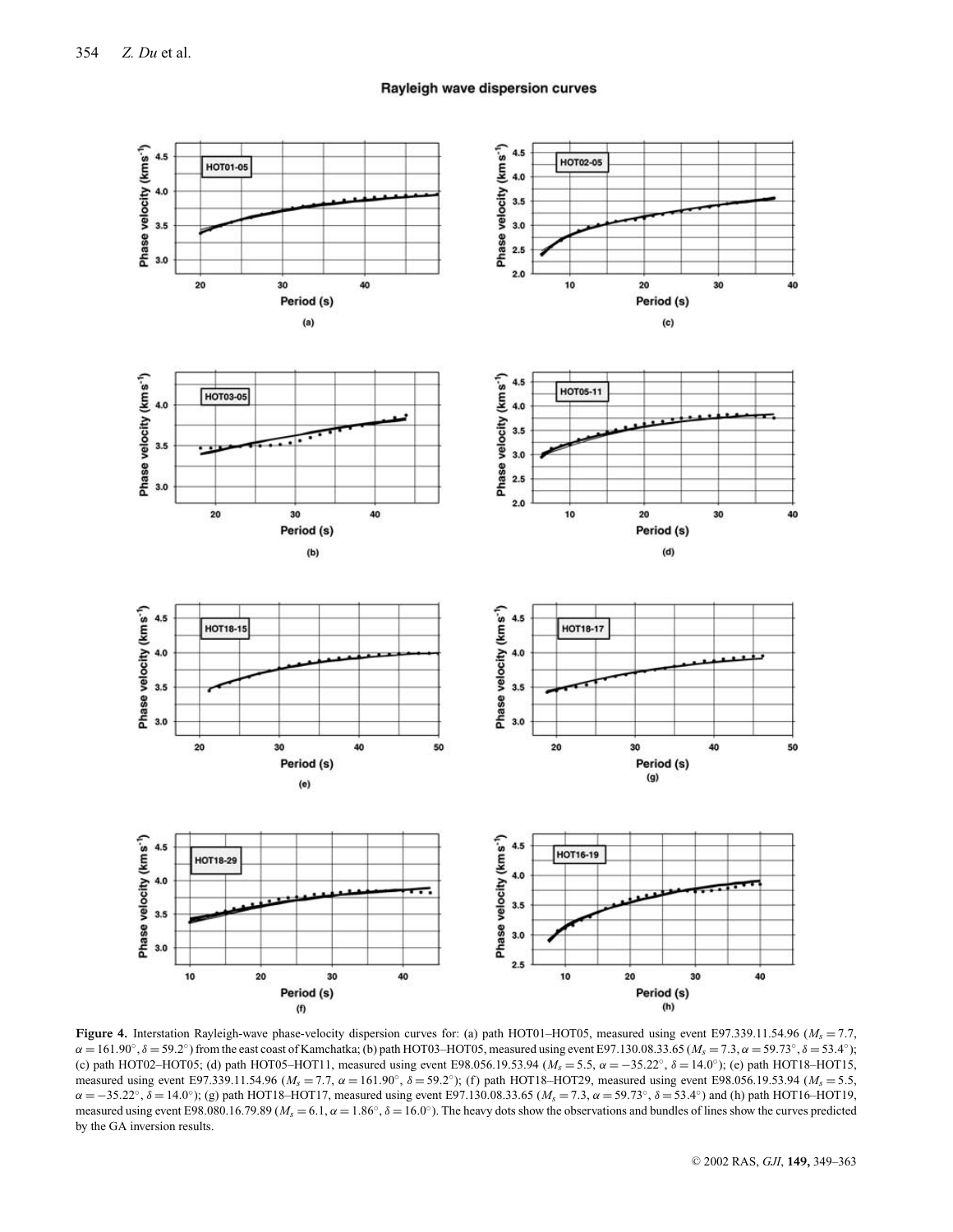

Figure 5. Inversion of a surface wave dispersion curve using the genetic algorithm. (a) Parameter bounds set on the model space, (b) results from the inversion of path HOT01–HOT05 (Fig. 4a) and (c) the average model from the family of GA results shown in (b).

algorithm (Sambridge & Drijkoningen 1992). This procedure is repeated for a prescribed number of generations.

The steps in the GA inversion are shown in Fig. 5. We parametrize the model using a layered structure. The free parameters of the inversion are the *z* coordinates and associated *S*-wave velocities. We use a *Vp*/*Vs* ratio of 1.76 (Menke *et al.* 1996) to obtain *P*-wave velocities from *S*-wave velocities. Within a GA, only very rough *a priori* structural information is required. We set the *S*-wave velocity model variation range as large as  $0.5-1.0 \text{ km s}^{-1}$ , and the depth range to be 1–4 km for shallow depth nodes and 5–12 km for deeper nodes (Fig. 5a). The exponential decay bounds for  $P_c$  are 0.8 and 0.6, and for  $P_m$  they are 0.02 and 0.001. We fit the observed dispersion curve allowing  $\pm 0.1$  km s<sup>-1</sup> error, which was estimated to be the rms error in the measurements made using the FTAN package (Levshin *et al.* 1992). We ran the inversion for 20 iterations. The family of best solutions obtained after each generation (using a maximum generation count of 30) is shown in Fig. 5(b) for path HOT01–HOT05. Fig. 5(c) is an average of Fig. 5(b).

Fig. 4 (solid lines) shows the fits of theoretical surface wave dispersion curves generated from the final GA models to the dispersion curves and Figs 6 and 7 give the final structural models. Surface wave phase velocities constrain discontinuities only weakly, and map them into broad, average *S*-wave velocities. Velocity gradients are high in the top ∼10 km and zero or small beneath this. In some profiles, e.g. HOT18–HOT15, velocity gradients increase again at greater depths and this may indicate deep velocity discontinuities. Inversions of the dispersion curves for some paths, e.g. HOT02– HOT05 and HOT05–HOT11, show little evidence for such velocity gradient increases. Paths HOT18–HOT15 and HOT17–HOT18 show deep zones of enhanced velocity gradient at depths of ∼30 and ∼25 km, respectively, while the results for paths HOT18–HOT29 and HOT16–HOT19 show smoother structures. The shallowest section in all the structures obtained has high velocity gradients, as

expected for the upper crust. The thickness of this section, although poorly constrained by surface waves alone, lies in the range ∼5–10 km.

## **Receiver function inversion**

Following the general method of solving ill-posed inverse problems (e.g. Tarantola 1987) the problem of receiver-function inversion may be expressed as finding the minimum of a misfit function, **F**(**m**), for model parameters **m**,

$$
\mathbf{F}(\mathbf{m}) = \|s(t) - S_{\text{syn}}(t, \mathbf{m})\| + \theta \|\mathbf{m} - \mathbf{m}_{\text{ref}}\| \tag{3}
$$

where  $s(t)$  and  $S_{syn}(t, \mathbf{m})$  are, respectively, the receiver-function data and the synthetics computed from model **m**. **m**ref is the selected reference model and  $\theta$  is a Lagrange multiplier. The optimum parameters of the model can be found by an iterative minimization procedure, as described by Ammon *et al.* (1990), who used a smoothed leastsquares scheme.

In practice, eq. (3) represents a local linearization of the misfit function,  $F$ , which requires that  $\mathbf{m}_{ref}$  is close to the 'real' model. For receiver-function inversion the solutions for eq. (3) are ambiguous because of the trade-off between depth and velocity (Ammon *et al.* 1990). As a result, additional independent constraints are required to distinguish between different models that fit the data equally well.

We use  $C_d$  to describe our receiver-function data covariance to include the estimated standard squared error  $\sigma^2$ , i.e.  $\mathbf{C}_d^{-1} =$ diag $\{1/\sigma_1^2, \ldots, 1/\sigma_N^2\}$ . *N* is the number of points of *s*(*t*), and **C**<sub>m</sub> comprises the model covariance between models **m** and **m**ref, which contains *a priori* model parameter information. We may then reformulate eq. (3) as

$$
\mathbf{F}(\mathbf{m}) = \Delta \mathbf{d}^{\mathrm{T}} \mathbf{C}_{\mathrm{d}}^{-1} \Delta \mathbf{d} + \theta \Delta \mathbf{m}^{\mathrm{T}} \mathbf{C}_{\mathrm{m}}^{-1} \Delta \mathbf{m}
$$
(4)

where  $\Delta$ **d** and  $\Delta$ **m** are the data and model residual vectors, respectively.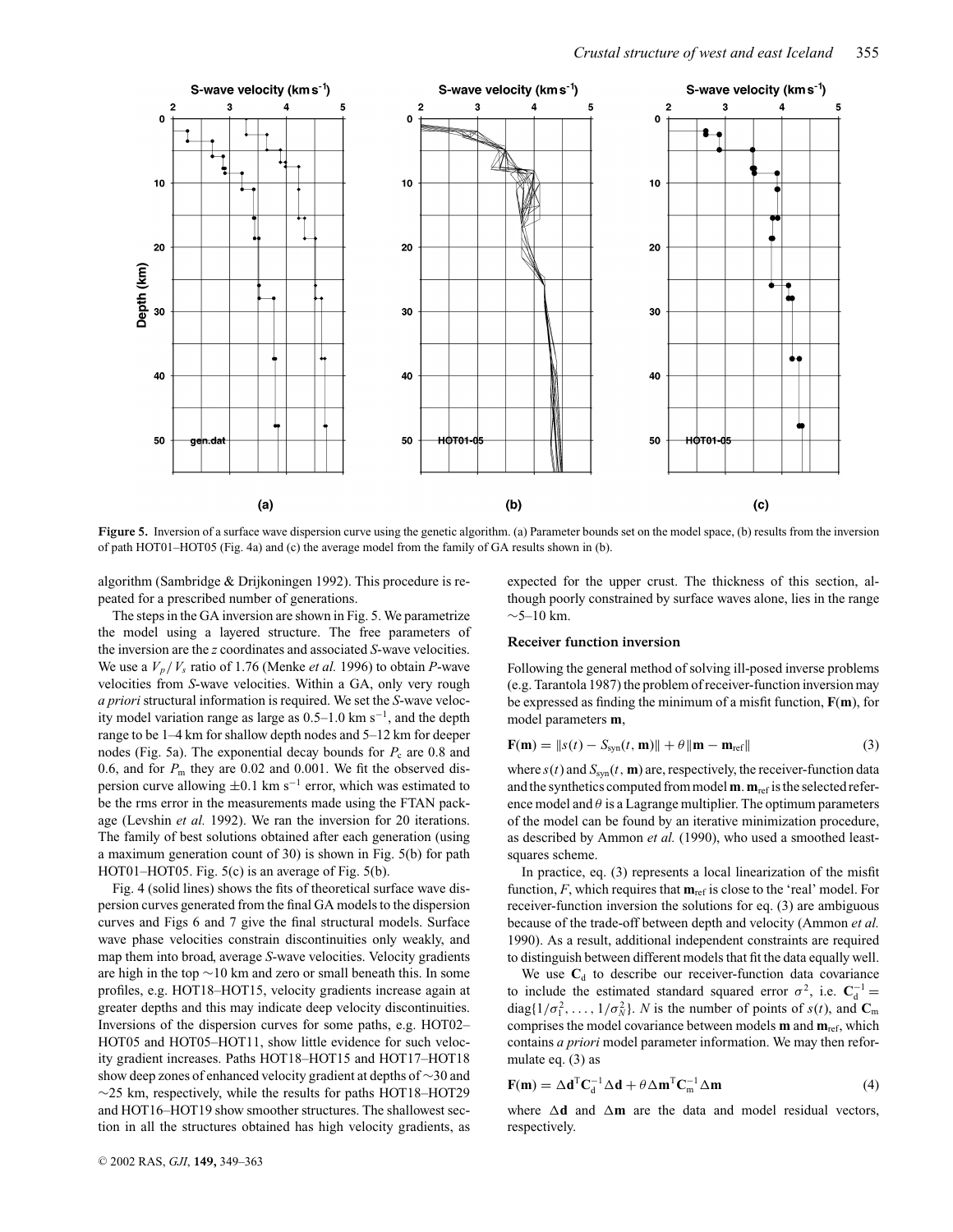

**Figure 6.** Velocity-depth profiles showing the families of structures obtained from GA inversion of the surface wave dispersion curves shown in Fig. 4. Results shown are: (a) for path HOT01–HOT05; (b) for path HOT03–HOT05, (c) for path HOT02–HOT05 and (d) for path HOT05–HOT11.

In eq. (4),  $C_m$  can be chosen and constructed to allow **m** to pick up the 'shape' of  $m_{ref}$ , by adjusting  $\theta$ , which also defines the damping. When the model term is updated after each iteration, the updated model, **m**, tends to select the member of the solution set that is closest to **m**ref.

With the use of accurate *a priori* model-space information, it is possible to exploit the behaviour of **F**(**m**) locally. In each GA inversion an average model is determined (e.g. Fig. 5c). This model is used here as **m**ref. We select **C**<sup>m</sup> to be diagonal, and parametrize it such that the model covariance is ∼0.1–0.3 (the estimated average error bounds of the GA inversion) to estimate the discrepancies between **m** and **m**ref.

We tested the sensitivity of the receiver function fits by limiting a few  $C_m$  values to 0.1–0.2 at those depths where  $m_{ref}$  shows smooth

velocity gradients, in favour of the GA inversion. We found that the incorporation of three to five such control points within  $C_m$ , constraining the structure at features common in the different GA models, provides the information needed to minimize the velocity– depth ambiguity of the receiver function inversion. In this way, we keep the long-wavelength structural features resolved by the surface wave data and allow short-wavelength structural details to be resolved by the iterative receiver-function inversion. We then conduct a suite of inversions with a varying, smooth weighting using the approach of Ammon *et al.* (1990). An example of the results of inversions for the three backazimuthal data sets for station HOT01 is shown in Fig. 8. The receiver-function inversions improved upon the reference model obtained from the GA surface wave dispersion inversion by adding fine structure to it. The lower rightmost panel



**Figure 7.** Same as in Fig. 6, but for paths in eastern Iceland. (a) HOT18–HOT15; (b) HOT18–HOT29; (c) HOT17–HOT18 and (d) HOT16–HOT19. The model predictions of surface wave dispersion curves are shown in Fig. 4 as bundles of lines.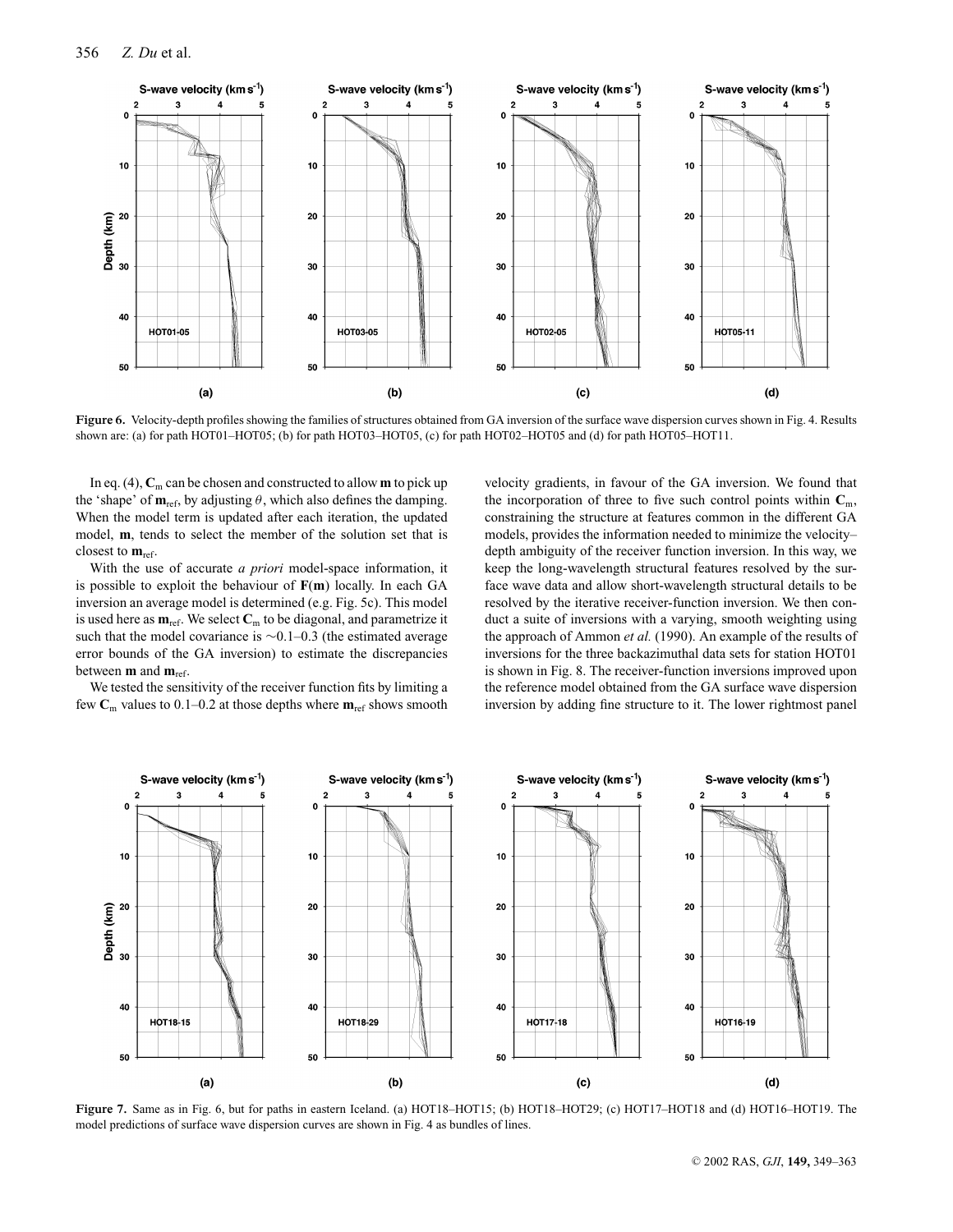

**Figure 8.** Receiver function inversion results for station HOT01. Upper panels show measured  $\pm 1\sigma$  bounds of the radial (top) and tangential (bottom) receiver function data (dotted lines) and synthetic radial receiver functions computed from each inversion solution model (bundle of solid lines). The peak amplitude at time zero corresponds to an average value of event ray parameters used in forming the stack. Lower panels show the inversion solution models. The rightmost lower panel shows a summary of the inversion in the form of the smoothest model from each backazimuth (thin solid, dotted and dashed lines) and an overall average model (thick grey line). Small arrows show the depths at which *Vs* reaches 3.7 km s−<sup>1</sup> and the depth beneath which it does not fall below 4.1 km s<sup>−</sup>1. Large arrows show the best estimates of the depths to the bases of the upper and the lower crust.

of Fig. 8 summarizes the inversion results, showing the smoothest models from each backazimuthal inversion and an overall average model.

## **RESULTS**

# **Crustal structures beneath western, central and southern Iceland**

Stations HOT01–HOT05 and HOT11 lie in the Tertiary intraplate area west of the currently active WVZ and its northern extension, the extinct Skagi zone (Fig. 1). Station HOT03 lies at the foot of the Snaefellsjokull volcano, at the westerly extremity of the Snaefellsnes flank zone, and station HOT02 lies close to the southeastern border of this zone. Stations HOT04 and HOT11 lie within, or close to, extinct volcanic systems. Station HOT01 lies immediately west of the currently active WVZ.

The results of the GA inversion of interstation Rayleigh-wave dispersion curves for station pairs in western Iceland were used as reference models for receiver-function inversion, because they represent the broad structures of the interstation areas. The models used were path HOT01–HOT05 (for station HOT01), path HOT02–HOT05 (for station HOT02), path HOT05–HOT11 (for station HOT11) and path HOT03–HOT05 (for stations HOT03 and HOT04) (Fig. 1).

Good fits to the receiver functions were achieved for all backazimuths at station HOT01 (Fig. 8), and the structures are constrained at all depths to be within a model covariance of 0.2, except for three control nodes where 0.1 was used. There is fair agreement with the structures determined using earthquakes from the three different backazimuths. The high velocity gradients characteristic of the upper crust in Iceland are observed in the upper 6.5–7.5 km, and below this overall velocity gradients are much lower. The level at which *V<sub>s</sub>* reaches  $\sim$ 4.1 km s<sup>−1</sup> coincides with a steep rise in *V<sub>s</sub>* from  $\sim$ 4.0 to ∼4.5 km s<sup>−</sup><sup>1</sup> over an interval of ∼5 km. The best estimate of the depth to the base of the lower crust is ∼22 km. A short interval of relatively high velocity gradients is preferred by the data from the north and southwest backazimuths but not by the data from the east backazimuth. Some backazimuthal structural variation is expected because the east-backazimuth receiver functions sample the crust and upper mantle beneath the WVZ that lies immediately east of station HOT01. In contrast, the north and southwest backazimuth receiver functions sample intraplate regions that do not comprise currently active or extinct rift zones.

There are four surface wave models available as candidate starting models for the station HOT05 receiver function inversions. We use the models from paths HOT02–HOT05 and HOT01–HOT05 for the southwest and north backazimuthal inversions, respectively. We try both the models from paths HOT05–HOT11 and HOT03–HOT05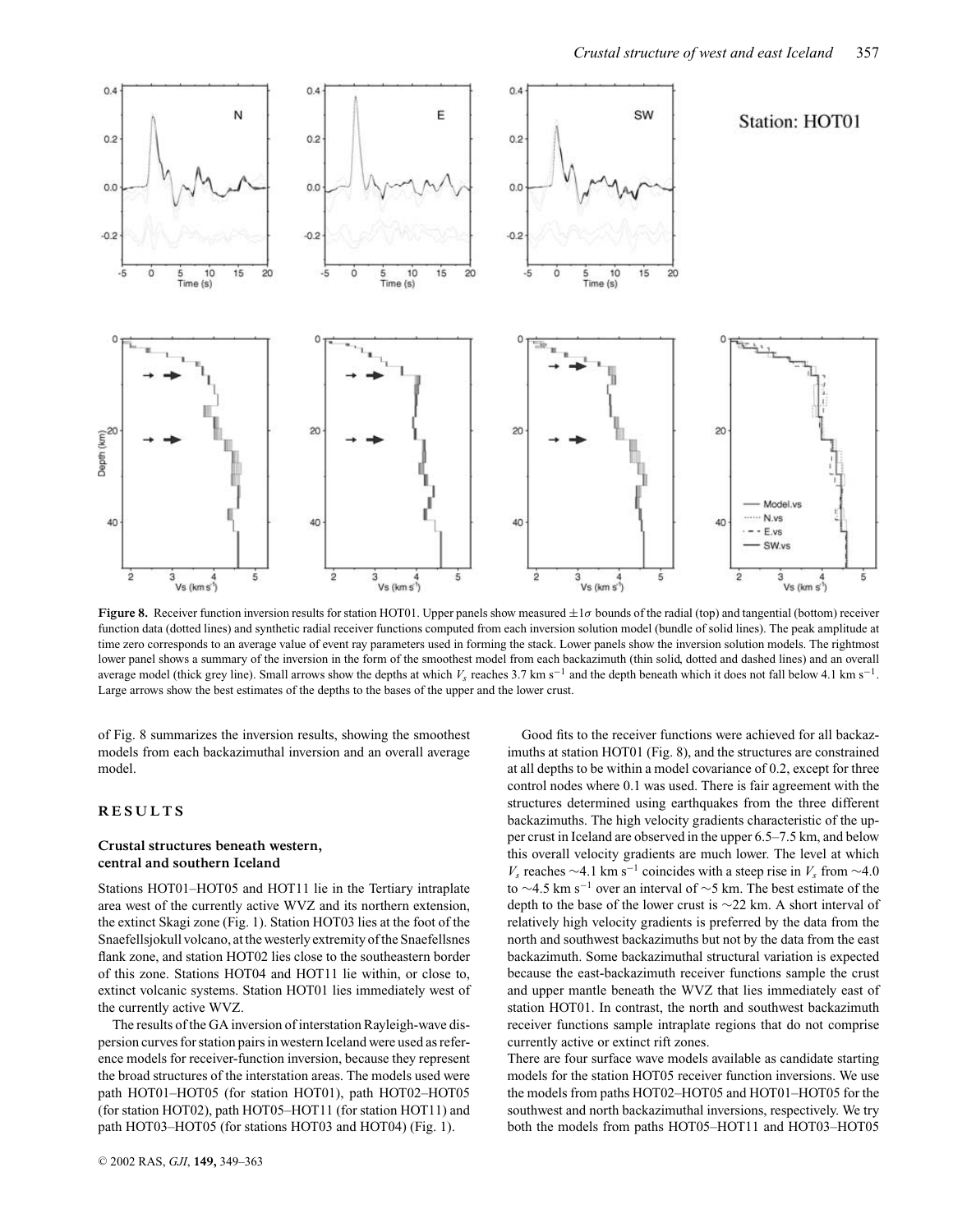

**Figure 9.** Summary of receiver function inversion results for stations HOT02, HOT03, HOT04 and HOT05. The smoothest model from each backazimuth is shown as thin solid, dotted and dashed lines, along with an overall average model (thick grey line). Arrows show the depths at which *Vs* reaches 3.7 km s−<sup>1</sup> and the depth beneath which it does not fall below 4.1 km s<sup>−1</sup>, which are the best estimates of the depths to the bases of the upper and the lower crusts.

for the eastern backazimuthal receiver function inversion. Three control nodes at depths of 7, 19 and 30 km were used, where we limit  $C<sub>m</sub>$  to be 0.1. Because the surface wave dispersion measurements constrain velocity contrasts weakly, it is important to use constraints only where the reference model displays smooth structures. It can be seen from comparing the models of paths HOT05–HOT11 and HOT03–HOT05 (Fig. 6) that even the GA inversion is not able to assess the significance of the small-scale, 3-D structures, but their long-wavelength features are compatible, i.e. both models are similar at depths of ∼7, 19 and 30 km. Consequently, use of either of the two different initial models results in similar final results.

The receiver-function inversion results for stations HOT02– HOT05 are shown in Fig. 9. For all stations the results for data from different backazimuths are fairly consistent, yielding best estimates for the depths to the bases of the upper and lower crusts of

6.5–7.5 and 20–26 km, respectively. The shallowest estimate of the depth to the base of the lower crust obtained anywhere in Iceland using receiver functions is the 20 km depth observed beneath station HOT03, at the foot of the Snaefellsjokull volcano. The amplitude of the velocity discontinuity where  $V_s$  rises above 4.1 km s<sup>-1</sup> is 0.2 km s<sup>−</sup><sup>1</sup> beneath station HOT03. Beneath stations HOT02, HOT04 and HOT05, it varys with backazimuth and is ∼0.2– 0.3 km s<sup>−</sup>1, which comprises a relatively weak constraint on the depth to the crust–mantle transition.

Only data from the east and southwest backazimuths are available for station HOT11 (Fig. 10). The depth where  $V_s$  exceeds 3.7 km s<sup>-1</sup> is 7 km, although a clear change from steep to very low gradients does not occur until a depth of ∼9 km (Fig. 10c). A rise in gradient occurs again at ∼30 km. There is considerable uncertainty in the crustal thickness beneath this station and five control points from the



**Figure 10.** Same as in Fig. 9, but for stations HOT28, HOT22 and HOT11.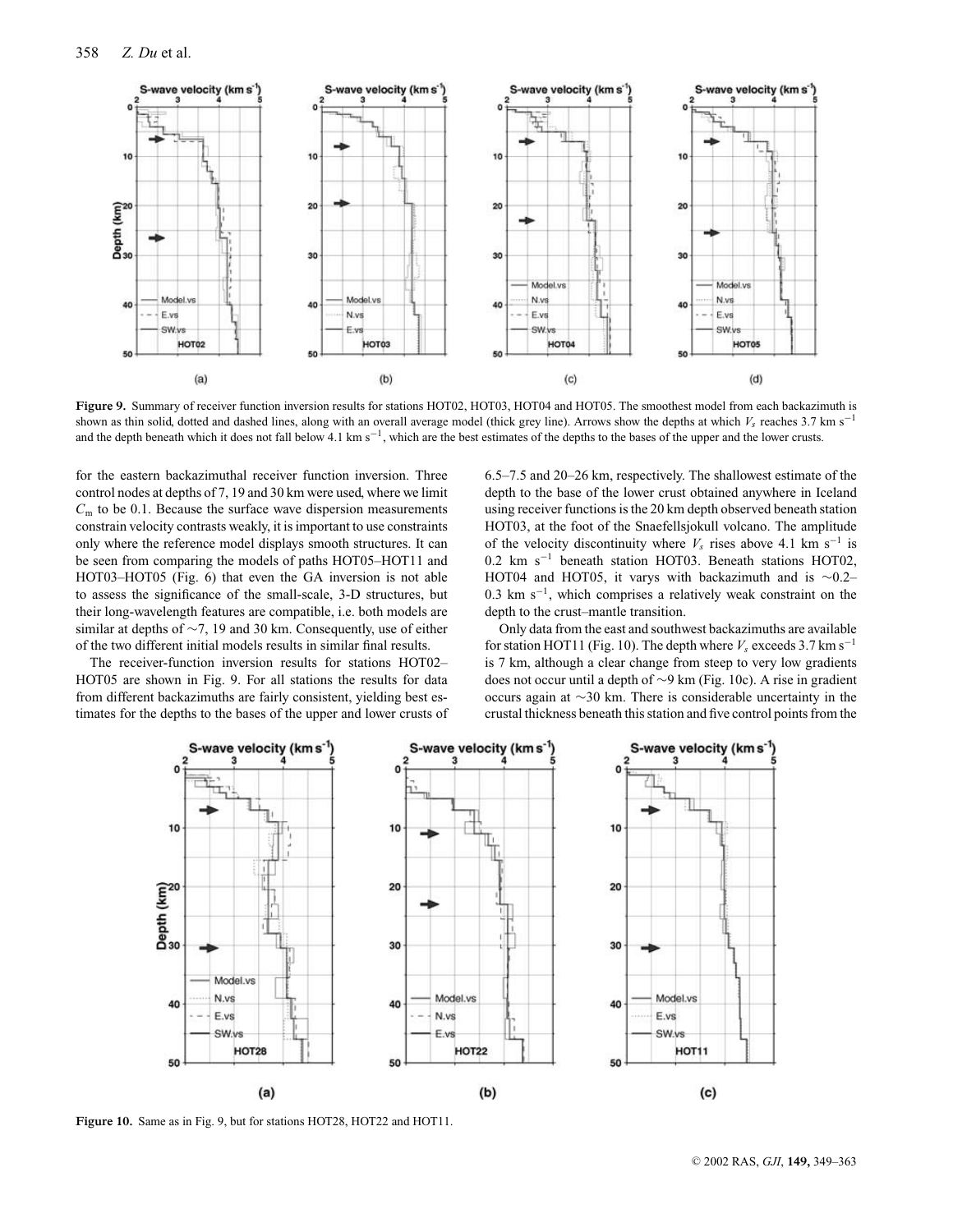GA inversion for the path structure of HOT05–HOT11 were used. The structures obtained from the surface wave inversion (Fig. 6d) and the receiver-function inversion (Fig. 10c) are very similar, but an acceptable fit to the receiver functions is only achieved for the first 8 s of the waveforms. The structure obtained here is similar to that obtained for station HOT12 (Du & Foulger 2001).

Station HOT28 lies within the MVZ (Fig. 1). No interstation surface wave dispersion curve was available local to station HOT28 so the starting model used was obtained by simplifying a model for station SKR, which has a constant-velocity lower crust and a gradational transition from crustal to mantle velocities starting at ∼38 km (Du & Foulger 2001). We conducted a non-constrained receiver-function inversion (Fig. 10a). We found variability in the results using data from the three backazimuths, but all the results feature an upper crust that is ∼7 km thick beneath which a velocity inversion occurs. This is consistent with the structures determined beneath stations HOT26, HVE and SKR, which also lie in or close to the MVZ, and where lower-crustal low-velocity zones (LVZs) were also observed (Du & Foulger 2001). The depth to the base of the lower crust beneath station HOT28 is estimated to be ∼30 km, shallower than the ∼38–40 km determined beneath other stations in the MVZ (Du & Foulger 2001).

Station HOT22 lies south of the EVZ (Fig. 1). The results from receiver-function inversion are shown in Fig. 10(b). The starting model used was obtained from interstation surface wave dispersion curves for path HOT22–HOT21 and not HOT22–SKR, since the latter crosses the neovolcanic zone, which is expected to have a different structure from the Tertiary block within which station HOT22 lies (Du & Foulger 2001). An unusually large thickness of 11 km for the upper crust is obtained, with a very small velocity discontinuity of only  $\sim$ 0.15 km s<sup>-1</sup> marking the transition to velocities of 4.1 km s<sup> $-1$ </sup> at a depth of 24 km.

#### **Crustal structures beneath stations in eastern Iceland**

The receiver-function inversion results for stations in western Iceland are summarized in Fig. 11. In the cases of stations HOT18 and HOT29, sufficient data were available for the east backazimuthal receiver-function data set to be subdivided into two groups: east-southeast ( $\alpha = 108^\circ - 125^\circ$ ,  $\Delta = 34^\circ - 42^\circ$ ) and east-northeast

 $(\alpha = 70^{\circ} - 89^{\circ}, \Delta = 53^{\circ} - 71^{\circ})$  (Fig. 12). The two groups differ in average backazimuth by about 16◦. Event waveforms are consistent within each group but they differ significantly between the two groups. The reference models used were the average models from the GA inversion for path HOT18–HOT15 (for station HOT15), path HOT18–HOT29 (for station HOT29), path HOT18–HOT17 (for station HOT17) and path HOT16–HOT19 (for stations HOT16 and HOT19). Three path-average models are available for station HOT18. The shallow levels (0–8 km) of the path HOT18–HOT15 model are characterized by the steepest velocity gradients. We invert the north backazimuthal receiver function of HOT18 using the path HOT18–HOT15 model as a starting model. While we consider the GA models for paths HOT18–HOT17 and HOT18–HOT29 are similar if the constraints are taken from ∼5, 15 and 35 km depths, respectively. Therefore, we use the path HOT18–HOT17 model as a starting model for other two backazimuthal inversions.

Because the structural results for stations HOT15, HOT16 and HOT29 were fairly similar, we show them together in Fig. 11(d). A clear change from the high velocity gradients that characterize the upper crust to the low velocity gradients that characterize the lower crust occurs beneath all stations at a depth of ∼7–9 km. The depth at which the velocity exceeds 4.1 km s<sup>−</sup><sup>1</sup> varies from 27 km beneath station HOT18 (Fig. 11b), where it is marked by a velocity discontinuity of  $\sim$ 0.45 km s<sup>-1</sup> over an interval of a few kilometres, to 33 km beneath station HOT17, where small velocity discontinuities of <0.22 km s<sup> $-1$ </sup> in total occur. At the other stations, the base of the lower crust is marked only by an increase in the velocity gradient over a thick interval starting at ∼30 km.

The structures obtained from separate inversion of the two groups of receiver functions at stations HOT18 and HOT29 exhibit significant differences (Fig. 13). These results were obtained by defining *C*<sup>m</sup> using the error bounds of the GA models. Constraints were put at depths of 5, 14 and 31 km for station HOT18 and at 5, 16 and 33 km for station HOT29 where the GA models display smooth structures. Comparing Figs 13(a) and (b) with Figs 7(c) and (b), significant differences may be seen between the initial and final models. The receiver function inversions recovered shorter-wavelength features than would be possible using just surface waves. Three control nodes retain the long-wavelength features, and no additional information was needed to remove the ambiguity inherent in the receiver



**Figure 11.** Same as in Fig. 9, but for stations in eastern Iceland. The rightmost panel shows the results for stations HOT15, HOT16 and HOT29 together, since the results were similar.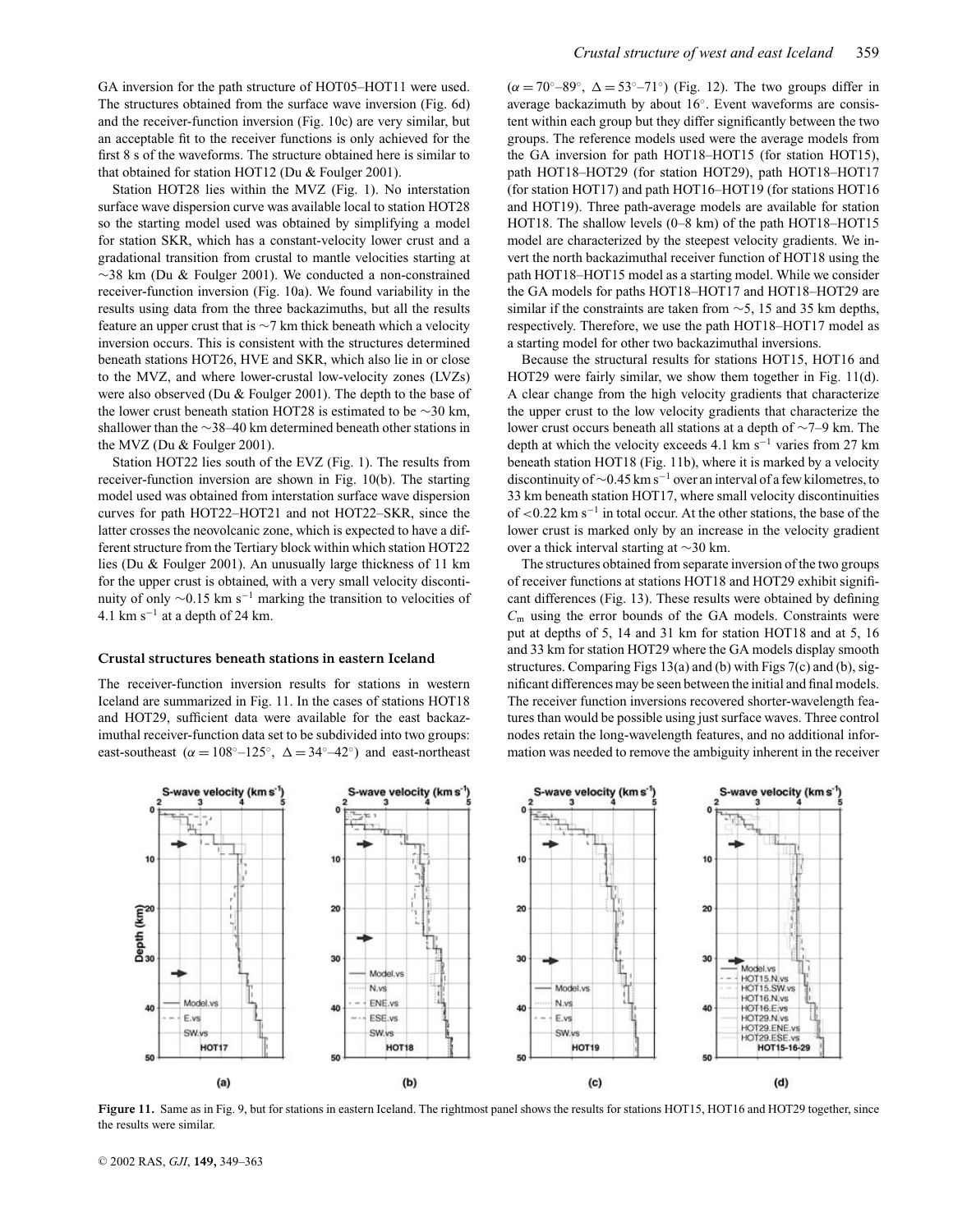

**Figure 12.** Same as in Fig. 2, but for the east-southeast (top panels) and the east-northeast (bottom panels) backazimuths for stations (a) HOT18 and (b) HOT<sub>29</sub>

function inversions. For both stations, the best estimates for the depths to the bases of the upper and lower crusts are fairly consistent at 7 km for the depth to the base of the upper crust, and ∼26 and ∼31 km for the depths to the base of the lower crust. For both stations a tripartite structure is obtained. The main differences in



**Figure 13.** Summary of receiver function inversion results for stations HOT18 and HOT29 for the east-southeast (dashed lines) and the eastnortheast (thin, solid lines) backazimuths.

the structures determined from the two backazimuths are that the data from the east-southeast backazimuth require anomalously high velocities at the base of the upper crust, exceeding the 4.0 km s<sup> $-1$ </sup> usually attributed to the base of the lower crust, and a lower-crustal LVZ. These significant differences in the structural results from close backazimuths highlight the 3-D nature of the Icelandic crust.

# **SUMMARY AND DISCUSSION**

The approach we use in this paper to combining surface wave dispersion data and receiver-function data is more powerful than methods used previously (e.g. Du & Foulger 1999, 2001). Joint inversion is only appropriate if the volumes sampled by the two data sets are either the same, or similar in structure. The decision regarding relative weights to assign to the two types of data are also subjective and potentially influential. The approach used by Du & Foulger (2001), who jointly modelled surface wave dispersion curves, the waveforms of a large regional earthquake and receiver functions, yielded average structures with relatively large error bars. In this paper, we first invert surface wave dispersion curves by globally searching model space, and in this way we eliminate the problem of arbitrarily choosing a starting model that may lead to convergence to a local minimum in parameter space. By using the results of GA surface wave inversion as a starting model for receiver-function inversion, we may be confident that the inversion procedure starts with a model that is close to the global minimum. The receiverfunction inversion is also subjected to a few constraints from the surface wave inversion result that exclude unreasonable competing models.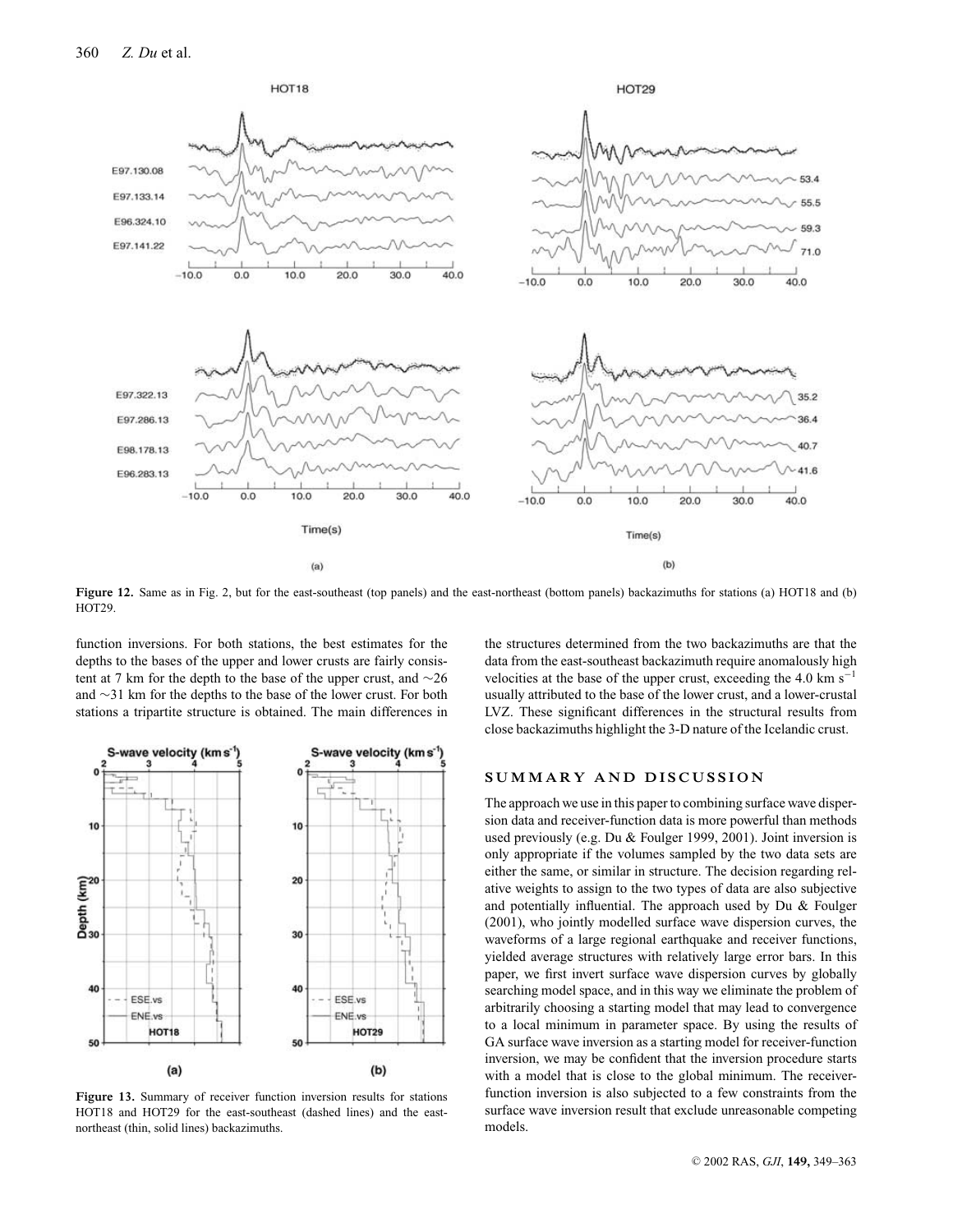

Figure 14. Maps of eastern and western Iceland showing the best estimates for depths to the bases of (a) the upper, and (b) the lower crusts. These are taken to be the depths at which (a)  $V_s$  reaches 3.7 km s<sup>−1</sup>, and (b) beneath which  $V_s$  does not fall below 4.1 km s<sup>−1</sup>. Triangles indicate the stations, and the numbers within indicate the station number. Unboxed numbers, depths obtained from inverting data from individual backazimuths. The positions of the digits around the stations indicate the backazimuths of the earthquakes used. Boxed numbers, averages from all backazimuths. The neovolcanic zones and glaciers are outlined.

Inversion of the surface wave dispersion curves yields broad, smoothed structures, and subsequent receiver-function inversion adds detail. Some generalizations may be drawn from the results of surface wave inversion. Enhanced velocity gradients in the top ∼10 km, beneath which velocity gradients are small or zero, characterize the structure beneath all areas studied. Some profiles additionally exhibit deeper zones of increased velocity gradient. Structures lacking zones of increased gradient at depth typically have velocities in the lower crust of  $\sim$ 4.0 km s<sup>-1</sup>, whereas structures with high gradients at depth exhibit velocities of ∼3.8–3.9 km s<sup>−</sup>1. The former paths are all sampled by surface waves approaching from the southwest backazimuth, parallel to the tectonic fabric of Iceland and the trends of dykes and fissure swarms. The Icelandic crust is expected to exhibit substantial anisotropy, with the fast direction SSW–NNE and the slow direction normal to this. Thus, anisotropy in the lower crust may explain these observations. This could be studied further in future using tangential receiver functions, and high-quality data from many backazimuths, at such time as suitable data become available. Fig. 14 summarizes our estimates of the depths to the bases of the upper and lower crusts. Although the sites we study in this paper are mostly outside the currently active rift zones, we nevertheless observe considerable backazimuthal variation, suggesting that crustal structure is highly 3-D, even in Tertiary intraplate areas. These areas are rich in extinct fissure swarms and central volcano complexes, and Snaefellsnes is a volcanically active flank zone, so this finding is not surprising. For all stations except HOT22, the thickness of the upper crust is estimated to lie in the range 6.5–9 km. This is in agreement with observations from elsewhere in Iceland (e.g. Du & Foulger 1999, 2001). The depth at which  $V_s$  exceeds 3.7 km s<sup>-1</sup> is generally, but not always, close to a fairly clear change in structure where high velocity gradients of up to  $\sim$ 0.45 s<sup>-1</sup> in  $V_s$  at shallow depth give way to low velocity gradients of  $\leq 0.02$  s<sup>−1</sup> beneath. This level may represent the depth at which all cracks and fractures are closed by overburden pressure. The exceptionally large thickness of upper crust observed beneath station HOT22 is in agreement with the results of Flovenz (1980), who found a remarkable thickening of the upper crust in this region from waveform modelling of explosion seismology data. This thickening may be related to the exceptionally large volcanic productivity of this region, and the progressive loading of the surface with glacial and jokulhlaup debris.

Beneath the upper crust, although there is some variation with backazimuth, and variation between stations in western Iceland, the overall velocity gradient punctuated with occasional minor velocity discontinuities. Using a definition for the base of the lower crust as the level beneath which  $V_s$  does not fall below 4.1 km s<sup>-1</sup>, depths in the range ∼20–26 km are obtained for all stations. Inspection of the results for individual stations, however, shows that there is great variability in the clarity of this boundary and the backazimuthal variation. For example, beneath station HOT04, depths of between ∼13 and 26 km might be considered within the noise (Fig. 9c). In Fig. 14 we present estimates of the depths to the upper and lower crusts strictly according to our definition. Because there is significant backazimuthal variation in structure, and we are able to sample only a few backazimuths, meaningful errors in our depth estimates cannot be quantified, but it may be seen from the variations in structure determined for individual stations in Figs 8–11 that the uncertainty is considerable. Larger velocity discontinuities, of  $\sim$ 0.2–0.25 km s<sup>-1</sup> are observed at depths of ∼20 and ∼27 km beneath stations HOT03 and HOT18 (Figs 9b and 11b). These are end-member results, and in most other cases the velocity discontinuity at the  $V_s \sim 4.1$  km s<sup>-1</sup> level is smaller. In the cases of many of the results, if error bounds of  $\sim \pm 0.1$  km s<sup>-1</sup> are assumed, a broad range of estimates might be made for the depth to the base of the lower crust. The detection of a velocity inversion in the lower crust beneath

results are fairly uniform in showing a thick sequence with a small

station HOT28 provides evidence that the LVZ detected beneath stations HOT26, HVE and SKR by Du & Foulger (2001) extends over an area beneath the MVZ at least 10 000 km<sup>2</sup> in size. It does not extend as far as station HOT14, however, as shown by waveform modelling of a regional event (Du & Foulger 2001). This area coincides with the centre of the low-velocity anomaly detected beneath Iceland by teleseismic tomography (Foulger *et al.* 2000, 2001). The LVZ occupies the depth range ∼15–28 km beneath station HOT28, but typically ∼15–35 km beneath the other stations. It is thus 13–20 km thick. Candidate explanations are that it is caused by a locally high geothermal gradient or partial melt. Interestingly, such an LVZ is not observed beneath the currently active rift zones (e.g. Darbyshire *et al.* 2000; Du & Foulger 1999, 2001).

The extreme 3-D heterogeneity of the Icelandic crust is reflected in the significant backazimuthal variation in the results commonly seen, and exemplified by the results from the east-northeast and east-southeast backazimuths at stations HOT29 and HOT18. Station HOT29 lies within a double central volcano complex with at least three calderas (Johannesson & Saemundsson 1998), and significant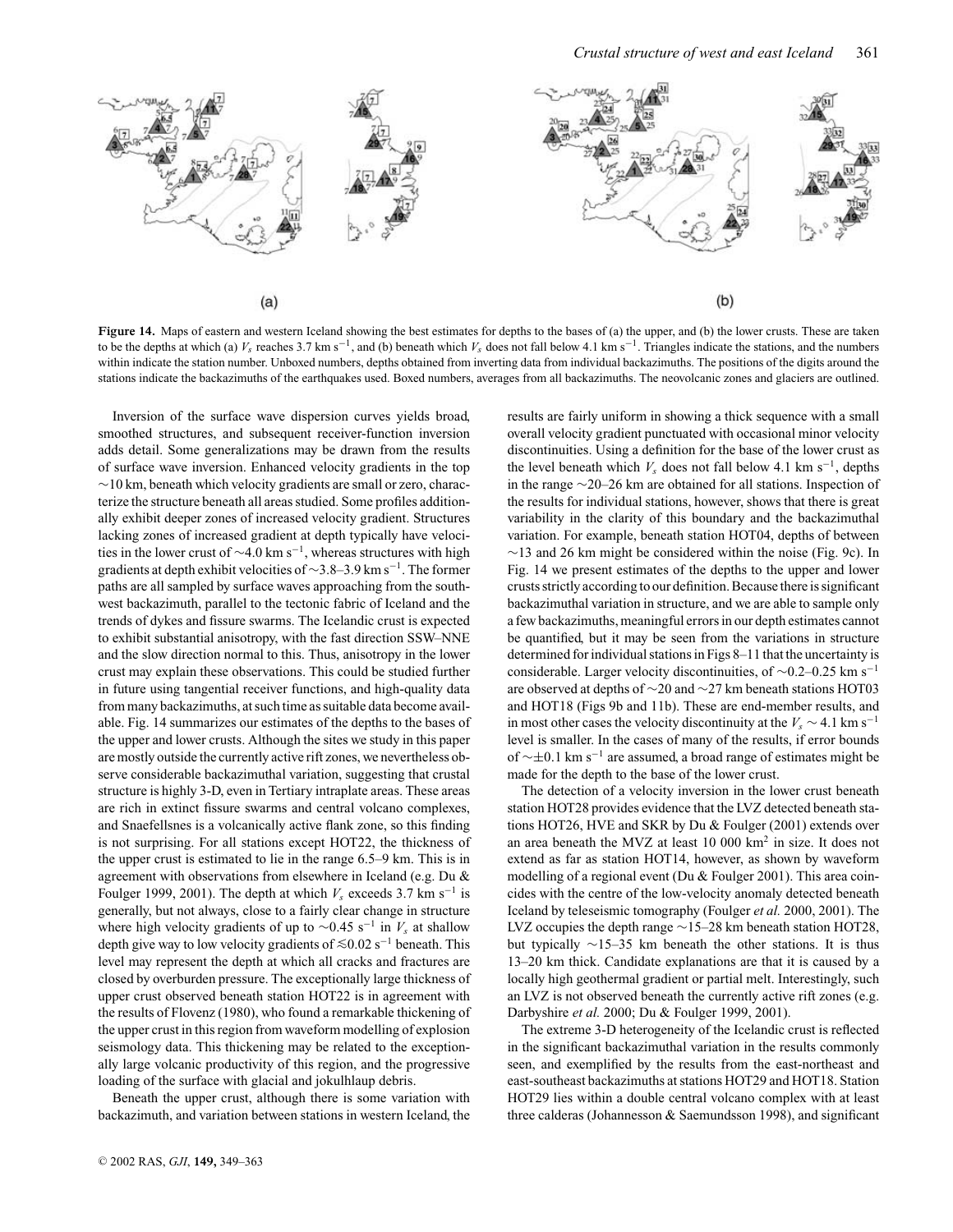3-D heterogeneity is expected there. Station HOT18 is, however, located in upper Miocene rock away from significant central volcano complexes, and no geological explanation for the backazimuthal structural variation observed is obvious. Heterogeneity is expected in the currently active rift zones, which are assemblages of fissure and dyke swarms and central volcanoes. Outside of these zones, Tertiary intraplate areas are also complex and inhomogeneous, being densely punctuated by extinct rift zones and volcanic systems. The kinematics of accretion results in systematic variations in the dip of lavas in the upper crust relative to the lateral position of the rift zone at which they were produced (Palmason 1980), and frequent rift migrations on all scales provide additional complications. Our results highlight the fact that nowhere in Iceland may be considered simple and homogeneous.

Where our stations lie close to long explosion seismology profiles, the results may be compared. Stations HOT01 and HOT02 lie fairly close to the northwest end of the 170 km long South Iceland Seismic Tomography (SIST) profile (Fig. 1) (Bjarnason *et al.* 1993). Using a *Vp*/*Vs* ratio of 1.76 (Menke *et al.* 1996), a velocity of  $V_p = 6.5$  km s<sup>−1</sup> would correspond to the value of  $V_s = 3.7$  km s<sup>−1</sup> we use for the base of the upper crust. At the northwest end of the profile, the depth to this horizon is ∼6 km away from central volcano complexes. This agrees with our estimate of 6.5–7.5 km. A depth of ∼21–22 km was obtained for the base of the lower crust from the SIST data. We obtain an estimate of ∼22 km for this horizon beneath the station HOT01. Further towards the west, the base of the lower crust deepens. Beneath station HOT02, our best estimate is ∼26 km.

The Faroe–Iceland Ridge Experiment (FIRE) profile (Fig. 1) lies within ∼35 km of stations HOT17, HOT18 and HOT19 (Staples *et al.* 1997). Beneath this part of the profile, a depth of ∼8 km was determined to the  $V_p = 6.5$  km s<sup>-1</sup> horizon, which agrees well with our estimate of ∼7–8 km for the base of the upper crust at these three stations. A depth of ∼33 km was obtained for the base of the lower crust from the FIRE data. It is reasonable to compare this with our estimates of depth to the base of the upper crust since Staples *et al.* (1997) estimate basal crustal velocities of  $7.1-7.35$  km s<sup>-1</sup>, corresponding to  $V_s = 4.03-4.18$  km s<sup>-1</sup>, which is close to the  $V_s$  = 4.1 km s<sup>−1</sup> we use. We obtain an estimate of  $\sim$ 33 km for this horizon beneath the nearest station, HOT17. We estimate a depth of ∼27 km beneath station HOT18, which is close to the eastern edge of the NVZ. This result agrees qualitatively with the findings of Staples *et al.* (1997) who found the base of the lower crust to shallow towards the NVZ.

As we found in earlier studies of crustal structure using receiverfunction inversion, there is considerable variability in the nature and clarity of the crust–mantle transition from type 1 structures (e.g. station HOT01, Fig. 8) to type 2 structures (e.g. station HOT05, Fig. 9d). The most consistent feature of our present and previous results is the clear division into an upper sequence with high velocity gradients and a lower sequence with low velocity gradients. In western and eastern Iceland the depth to the base of the upper crust is typically ∼6.5–9 km. The depth to the base of the lower crust is more difficult to estimate because velocity profiles are characterized by low overall gradients in the lower crust and small discontinuities. For those profiles that do not show significant velocity discontinuities or relatively narrow intervals of enhanced velocity gradients at velocities corresponding to the expected crust–mantle transition, estimates made of the depth to the base of the lower crust based on velocity may have large uncertainties when the variation of the backazimuth and the inherent error in the data are taken into account. Nevertheless, the depths we estimate are fairly consistent at ∼20–26 km for stations in western Iceland and ∼27–33 km for stations in eastern Iceland. Within these ranges, the most extreme values occur beneath or close to the currently active rift zones and major volcanoes, e.g. Snaefellsjokull.

A model of a simple Icelandic crust clearly divided into upper and lower parts, and separated from the normal mantle by a clear Moho is ill-suited to describing our results. It is the exception rather than the rule for the structures we observe to fit such a model naturally and imposition of such a classification scheme obscures the true nature of our observations. In particular, the use of any consistent definition for the base of the lower crust, if applied rigorously, would yield large variations in the estimated thickness of the crust over Iceland. Acceptance of a particular framework for geological interpretation brings with it a disposition to find geologically consistent results within that framework. This may lead to bias in emphasizing particular interpretations in preference to others equally well supported by the observations, and to unfounded extrapolations. Although a great deal of seismic data constraining structure is now available, the geological nature of the crust and upper mantle beneath Iceland and the transition from one to the other, are still not well understood, and the full range of candidate model interpretations that are not ruled out by the data should be considered.

## **ACKNOWLEDGMENTS**

This research was funded by Natural Environment Research Council (NERC) grants GST/02/1238, GR3/10727 and GR3/12785, a University of Durham special research grant, and NSF grant EAR 9417918. We thank the IRIS-PASSCAL instrument center for technical assistance in deploying and running the seismic network, and two anonymous referees for painstaking and helpful reviews.

#### **REFERENCES**

- Ammon, G.J., 1991. The isolation of receiver effects from teleseismic *P* waveforms, *Bull. seism. Soc. Am.,* **81,** 2504–2510.
- Ammon, G.J., Randall, G.E. & Zandt, G., 1990. On the nonuniqueness of receiver functions, *J. geophys. Res.,* **95,** 15 303–15 318.
- Angenheister, G. *et al.*, 1980. Reykjanes Ridge seismic experiment (RRISP 77), *J. Geophys.,* **47,** 228–238.
- Bjarnason, I.Th., Menke, W., Flovenz, O.G. & Caress, D., 1993. Tomographic image of the mid-Atlantic plate boundary in southwestern Iceland, *J. geophys. Res.,* **98,** 6607–6622.
- Darbyshire, F.A., Bjarnason, I.Th., White, R.S. & Flovenz, O.G., 1998. Crustal structure above the Iceland mantle plume imaged by the ICEMELT refraction profile, *Geophys. J. Int.,* **135,** 1131–1149.
- Darbyshire, F.A., White, R.S. & Priestley, K.F., 2000. Structure of the crust and uppermost mantle of Iceland from a combined seismic and gravity study, *Earth planet. Sci. Lett.,* **181,** 409–428.
- Davis, L. (ed), 1990. Genetic algorithms and simulated annealing, in *Research Notes in Artificial Intelligence,* Pitman, London.
- Du, Z.J. & Foulger, G.R., 1999. The crustal structure beneath the Northwest Fjords, Iceland, from receiver functions and surface waves, *Geophys. J. Int.,* **139,** 419–432.
- Du, Z.J. & Foulger, G.R., 2001. Variation in the crustal structure across central Iceland, *Geophys. J. Int.,* **145,** 246.
- Flovenz, O., 1980. Seismic structure of the Icelandic crust above layer three and the relation between body wave velocity and the alteration of the basaltic crust, *Tectonophysics,* **189,** 1–17.
- Flovenz, O. & Gunnarsson, K., 1991. Seismic crustal structure in Iceland and the surrounding area, *J. Geophys.,* **47,** 211–220.
- Foulger, G.R. *et al.*, 2000. The seismic anomaly beneath Iceland extends down to the mantle transition zone and no deeper, *J. Geophys.,* **142,** F1– F5.